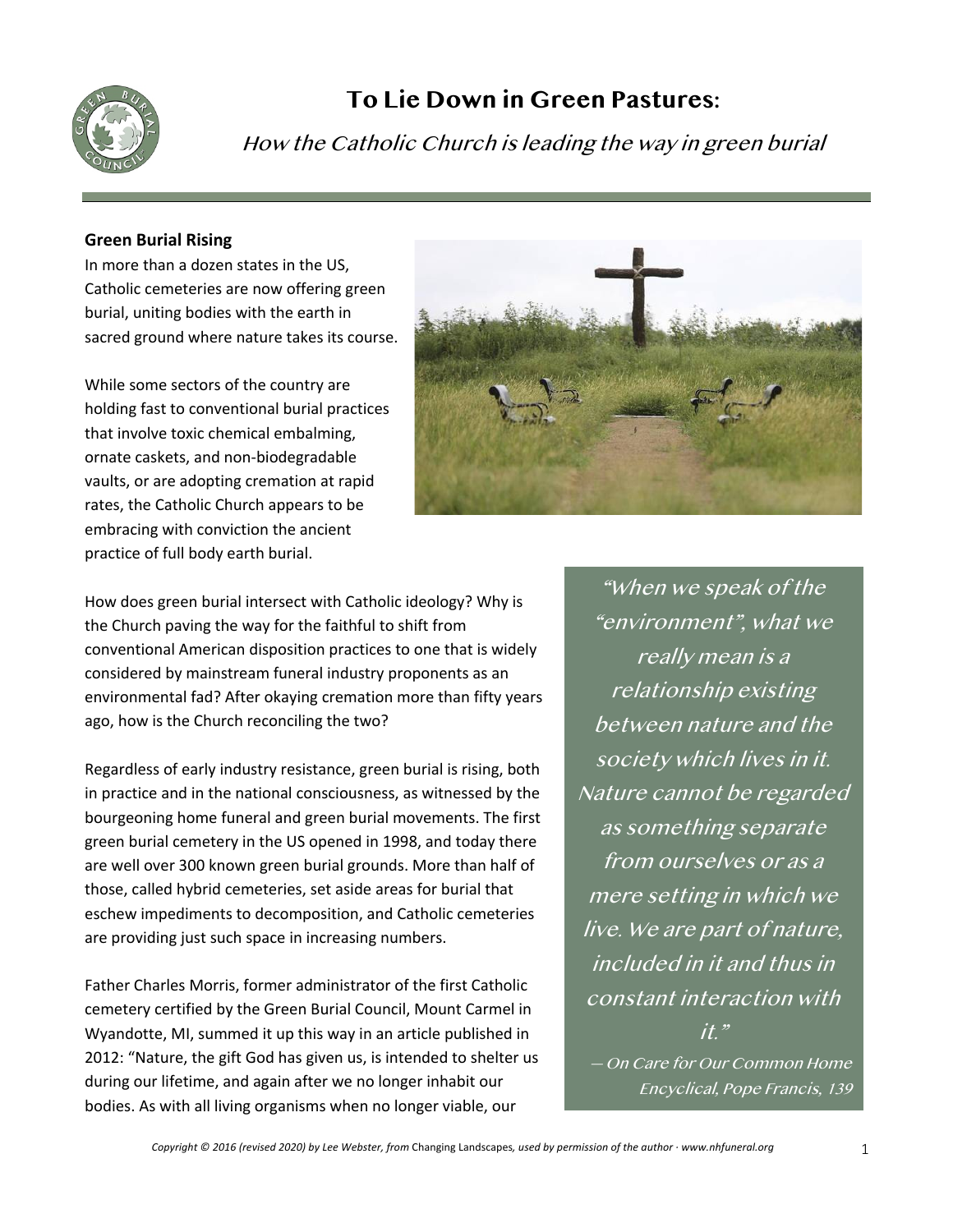bodies may be recycled into new life. Nature doesn't create waste, and when we bury our bodies without anything that slows down the natural processes, our bodies become one with the earth and with nature—and thus with God. And if this is God's plan for us to dwell in the soil that produces life on Earth, why would we pollute the gift He has given us by putting chemicals and concrete and other things there? …There is no more appropriate way to honor our Catholic Christian tradition of Resurrection faith than by fitting into a natural cycle of death and rebirth where we honor both our loved ones and God's good earth."<sup>1</sup>

#### **Burial and Resurrection**

*"In death, the separation of the soul from the body, the human body decays and the soul goes to meet God, while awaiting its reunion with its glorified body. God, in His almighty power, will definitively grant incorruptible life to our bodies by reuniting them with our souls, through the power of Jesus' Resurrection."*

*—Catechism of the Catholic Church, 997*

Father Morris, in an article published in 2012 stated, "While some may regard this form of burial as odd, remember that Jesus was laid to rest in a shroud, without embalming or a burial vault. This has been the way Christians have honored their loved ones throughout most of the Church's 2,000 years."2

The Catholic preference for burial is a foundational belief in eternal life for body and soul. The Church teaches reverence for the body in which the soul resides; the body is considered the temple of the Holy Spirit. It is believed that with the Second Coming of Christ, the bodies of the faithful will be reunited with the souls who have been commanded into God's keeping.

Bishop Robert Morlino of the Diocese of Madison, WI, explains it this way: "We care for the body as heaven-bound. The body, which is corruptible, is going to put on incorruptibility…and immortality, and will be glorified. We're not disposing of the body in the grave…we're allowing it to rest in order to have it raised up…"3 Green burial provides a way for bodies to rest in nature without disturbance, and with reverence.

Canon law requires that burial ground be blessed, rendering it sacred. If it is not feasible to bless the entire cemetery, individual graves and portions of cemeteries may be blessed. In general, green burial cemeteries are able to accommodate this request. Dedicated green space in Catholic cemeteries is hallowed ground set aside for those whose commitment to nature is also essential to their faith.

"So will it be with the resurrection of the dead. The body that is sown is perishable, it is raised imperishable; it is sown in dishonor, it is raised in glory; it is sown in weakness, it is raised in power; it is sown a natural body, it is raised a spiritual body. If there is a natural body, there is also a spiritual body." —Corinthians 15:42-44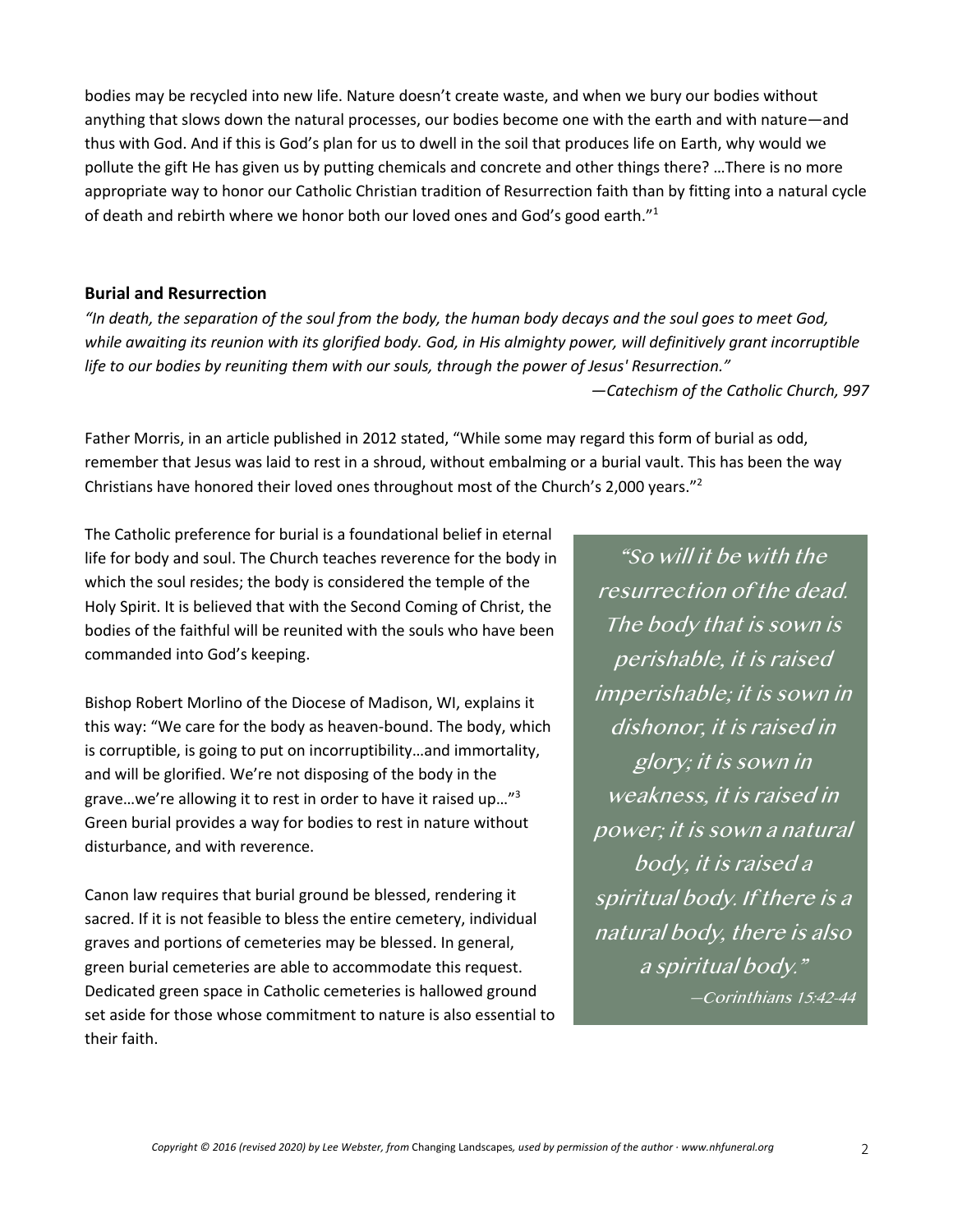## **Commitment to Nature**

Green burial offers the faithful a connection to nature professed by early monastics and some of the church's great spiritual teachers, including Saint Francis of Assisi. In the words of Pope Francis, who chose his papal name in honor of St. Francis, "Everything is connected. Concern for the environment thus needs to be joined to a sincere love for our fellow human beings and an unwavering commitment to resolving the problems of society."4

Green burial also offers the opportunity to help create sacred space in protected land conservation areas. This is where the relationship between the living and the dead meshes. Pope Francis quotes Pope John Paul II in his message to the 1990 World Day of Peace by writing, "If the simple fact of being human moves people to care for the environment of which they are a part, Christians in their turn realize that their responsibility within creation, and their duty towards nature and the Creator, are an essential part of their faith.'"5

Green burials invite families to participate in age-old customs that reflect the path of Jesus. Typically, preparing the body by bathing and anointing, shrouding or casketing in a simple biodegradable container, and participating in grave decoration and the burial process itself, are practices that are included in a green burial; these practices honor the dead while healing the living. Graveside services have the capacity for great solace and comfort in a green cemetery.

## **Cremation**

In 1963, the Second Vatican Council issued "Piam et Constantem" permitting Catholics to be buried in non-Catholic cemeteries and to be cremated. Canon law forbids scattering or dividing cremains and requires that those who choose cremation bury the cremated remains in sacred ground. The Catholic Church has stated unequivocally that cremated remains must also be buried in hallowed ground, not scattered, not kept in private homes.<sup>6</sup>

Despite soaring cremation rates, cremation is not always a first choice among Americans of any religion. Most often, cost and convenience are the prevailing considerations for choosing cremation, though some believe erroneously that cremation is more environmentally friendly than conventional burial. To the contrary, cremation emits greenhouse gasses and toxic elements such as mercury into the atmosphere. The setting for cremation often deters families from being present during the final goodbye, further distancing them from what could be an emotionally and spiritually healing funeral experience. More than 50 years after the Church sanctioned cremation, only approximately one-third third of all Catholics are choosing this option.<sup>7</sup>

Mark Harris, author of Grave Matters, suggests that, "…the vast majority who come to green burial are converts from cremation." He points out that when green burial practices were introduced in Sweden, fewer people chose cremation and the burial rate rose for the first time in 70 years.<sup>8</sup>

"If the simple fact of being human moves people to care for the environment of which they are a part, Christians in their turn realize that their responsibility within creation, and their duty towards nature and the Creator, are an essential part of their faith.'" —Pope Francis quoting John Paul II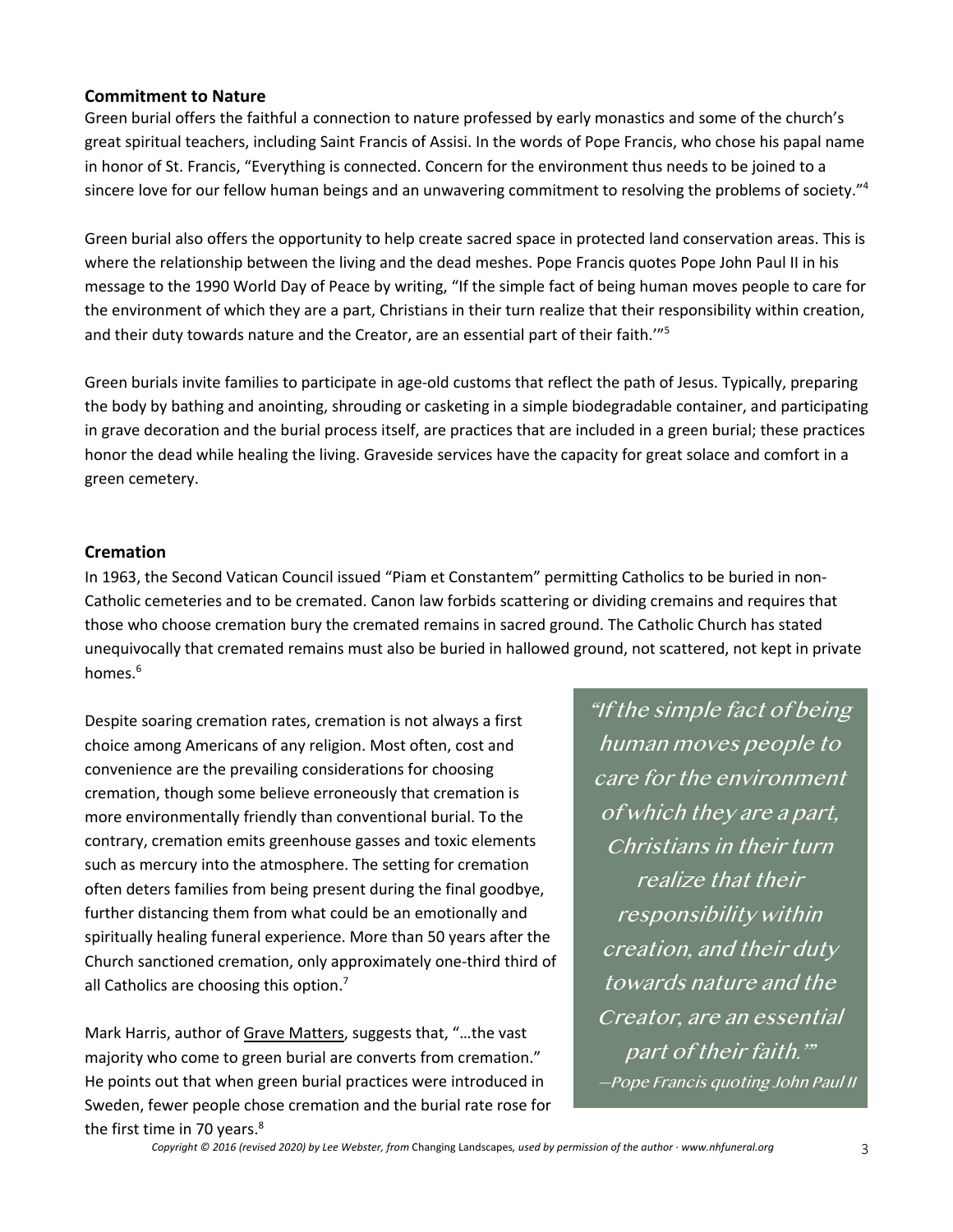Catholics who veered from strict doctrine toward cremation over the last few decades are finding the return to full body burial in green cemeteries to be more in keeping with past family and community traditions and spiritually enriching and in keeping with family and community traditions. Catholic cemeteries that offer green burial opportunities to their flock are throwing a lifeline to the faithful who want to leave a lasting legacy to the Earth when they die.

In regard to convenience, Father Morris asks, "What have we gained in practical convenience that we might have lost in spiritual depth as we face the greatest of all human mysteries: death? In bringing about a deeper reverence for the body of our loved ones, aren't we also honoring the sacredness of their life? Green burials, from my experience, are witness to the reality that we, indeed, are a part of creation, and not apart from it. And of course, the most famous burial of all was a shroud burial."9

#### **Consumerism**

In his encyclical on nature, Pope Francis devotes a great deal of thought to the interrelationship between consumerism and human concern for the Earth. Although he does not speak to burial practices specifically, he strongly infers that the faithful have a moral obligation to practice care and responsibility in consuming goods that endanger the planet.

Purchase of standard funeral goods—metal and exotic wood caskets, concrete and plastic vaults, large headstones made of non-native stone, all with large carbon footprints and residual economic, cultural and health damage to the countries and their people where they are harvested—has largely been motivated by the sentiment that the more we spend, the more we demonstrate our love for the deceased. More people are rejecting this maxim and choosing to purchase items that reflect basic Christian precepts of simplicity, authenticity, and humility. Homemade caskets, hand-sewn shrouds, fair trade goods, or those made by local artists and craftspeople from regionally sourced materials are all in keeping with conscientious consumer habits.

"*…* economic powers continue to justify the current global system where priority tends to be given to speculation and the pursuit of financial gain, which fail to take the context into account, let alone the effects on human dignity and the natural environment." — On Care for Our Common Home Encyclical, Pope Francis, <sup>56</sup>

Pope Francis also speaks to the need to re-educate ourselves and the next generations about the risks that current practices present. He urges education in schools, at home, in the media, and through the Church. "In those countries which should be making the greatest changes in consumer habits, young people have a new ecological sensitivity and a generous spirit, and some of them are making admirable efforts to protect the environment. At the same time, they have grown up in a milieu of extreme consumerism and affluence which makes it difficult to develop other habits. We are faced with an educational challenge."10